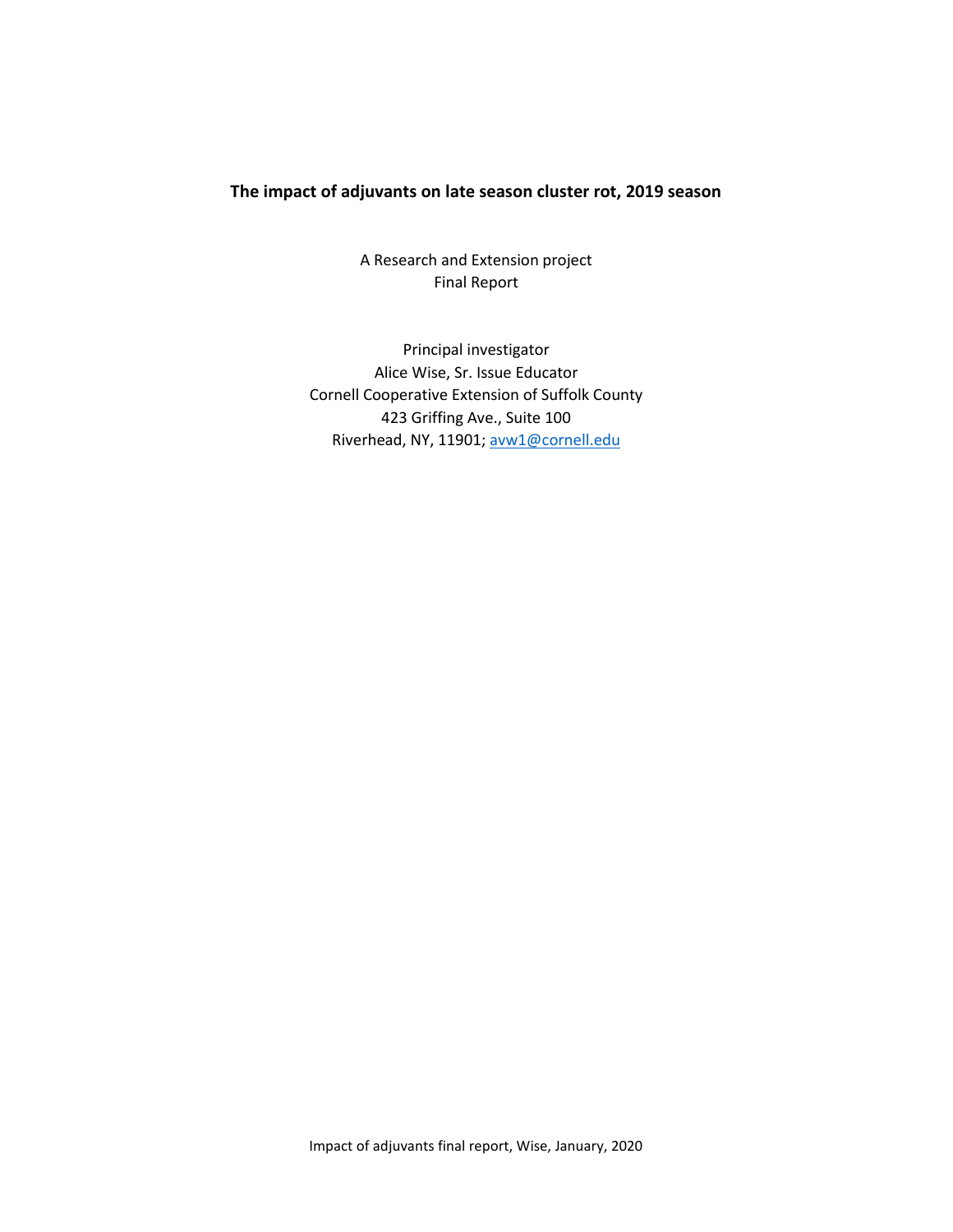**Summary**: *Botrytis cinerea* is a serious pathogen of grapevines worldwide particularly in temperate regions with growing season rainfall. Vinifera cultivars, such as those grown on Long Island and in the Finger Lakes, are the most susceptible. Significant losses in yield and quality can occur. To improve the efficacy of pesticides, particularly botrycides, spray adjuvants are often included in the tank mix. Adjuvants are a product, apart from the pesticide, that purportedly improves the performance of the pesticide (3). Studies suggest that certain adjuvants may actually degrade the berry cuticle, rendering the fruit more susceptible to cluster rot (1,2). A trial evaluating the impact of several common adjuvants on late season cluster rot was implemented in a Chardonnay block at the Long Island Horticultural Research and Extension Center. A nearby commercial vineyard implemented a demonstration trial with a third adjuvant. Due to sunny, dry weather in August and September, cluster rot did not occur in these blocks. Penetrometer readings were taken to gauge the firmness of the berry skin. Results were inconclusive, likely because the instrumentation used was not appropriate for the work.

## **Objectives**

- 1. Evaluate impact of two commonly used adjuvants on Botrytis bunch rot and sour rot through replicated treatments in a Chardonnay block.
- 2. Assess a grower demonstration trial in a Chardonnay block for the impact of a third adjuvant product on cluster rot at harvest.

**Materials and methods**: In the LIHREC vineyard, a replicated trial was established in a Chardonnay block at the Cornell University Long Island Horticultural Research and Extension Center, Riverhead, NY. Vines were 24 years old and trained to a low wire VSP system. Treatments were applied as cluster zone sprays with a  $CO<sub>2</sub>$  backpack in 90 GPA, 50 psi. Botrycides were not used in this block. Seven treatments were replicated by panel with 4 vines/panel and 5 panels/treatment. Sets of 3 sprays were applied at ~ 10 day intervals. Treatments were designed to evaluate early use of adjuvants vs. later season use and a combination of both. Both adjuvants in this trial were manufactured by Drexel Chemical Company, Memphis, TN, 38113-0327. They were selected as they are commonly used in local vineyards.

| Table 1. Adjavants tested in Entrice vineyard, ev. Charachinay, 2015 |                      |           |                                                          |  |  |  |  |  |  |
|----------------------------------------------------------------------|----------------------|-----------|----------------------------------------------------------|--|--|--|--|--|--|
| Trade name                                                           | Uses stated on label |           |                                                          |  |  |  |  |  |  |
| <b>PAS-800</b>                                                       | $0.5-2$ pts/100 GPA  | 2 pts/100 | Penetrant, acidifier, surfactant                         |  |  |  |  |  |  |
| Surf-Ac 910                                                          | 1-2 $pts/100$        | 2 pts/100 | Non ionic surfactant, wetting agent, spreader, penetrant |  |  |  |  |  |  |

Table 1. Adjuvants tested in LIHREC vineyard, cv. Chardonnay, 2019

Table 2. Adjuvant treatment timing, LIHREC vineyard, cv. Chardonnay, 2019

|         |                | <b>Treatment dates</b> |         |         |        |         |         |  |  |  |  |  |
|---------|----------------|------------------------|---------|---------|--------|---------|---------|--|--|--|--|--|
| Trt no. | Product        | July 4                 | July 15 | July 25 | Aug. 5 | Aug. 15 | Aug. 26 |  |  |  |  |  |
|         | <b>PAS-800</b> |                        |         |         |        |         |         |  |  |  |  |  |
|         | $\mathbf{u}$   |                        |         |         |        |         |         |  |  |  |  |  |
|         | $\mathbf{u}$   |                        |         |         |        |         |         |  |  |  |  |  |
| 4       | Surf Ac 910    |                        |         |         |        |         |         |  |  |  |  |  |
|         | $\mathbf{u}$   |                        |         |         |        |         |         |  |  |  |  |  |
|         | $\mathbf{u}$   |                        |         |         |        |         |         |  |  |  |  |  |

7 | Untreated | --- | --- | --- | --- | --- | ---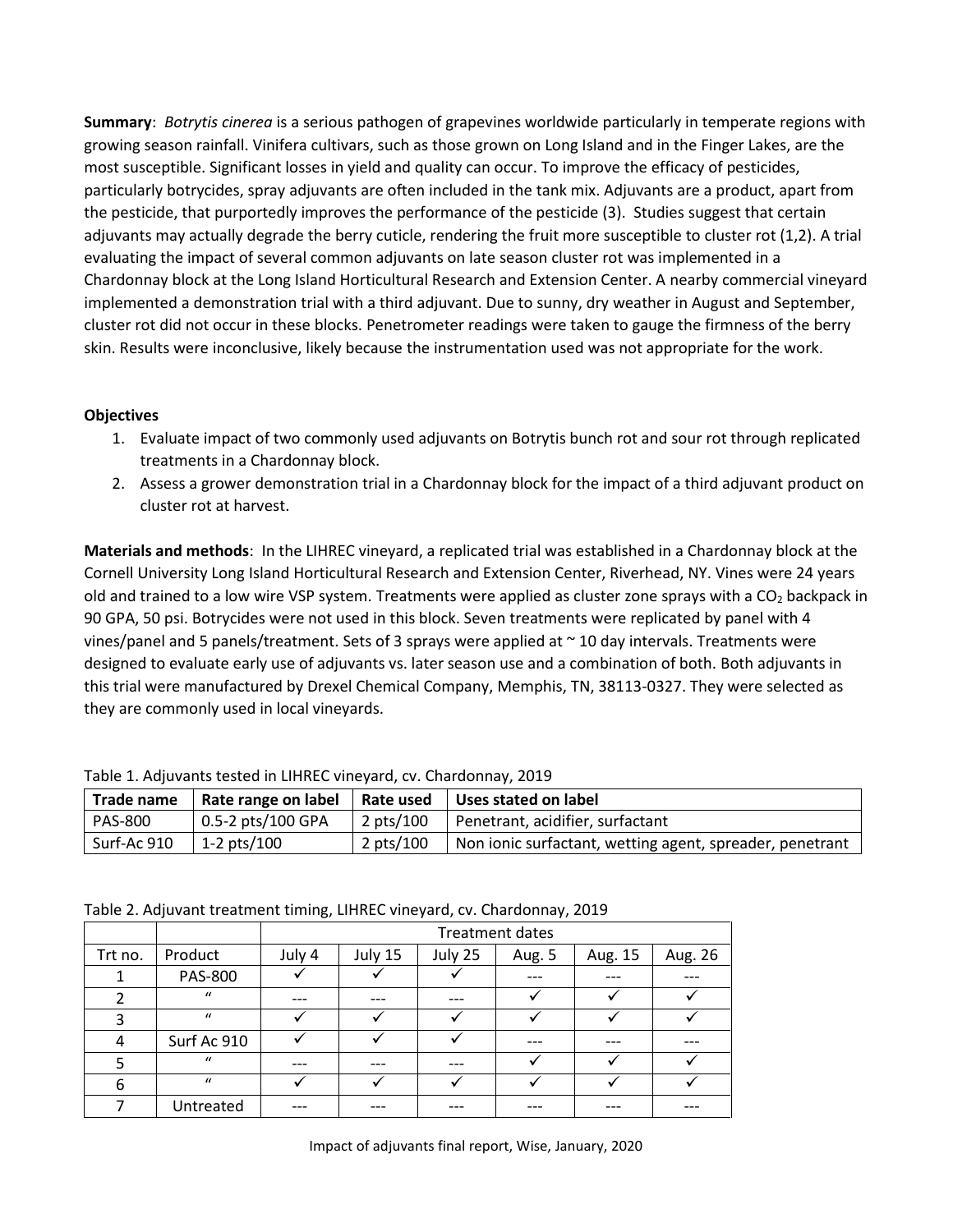Disease severity was not rated as cluster rot did not occur despite this block having a history of cluster rot. Though not part of the original proposal, a decision was made to evaluate berry skin firmness with a penetrometer. A FHP-801 Fruit Firmness Tester (~\$300, available on-line from a number of companies) with a 3.5 mm stainless steel tip was recommended for soft fruit and vegetables including grapes. The range of readings is 0.4-11 lbs. or 0.2-5.0 kg/cm<sup>2</sup>. In each treat/rep combination, 10 berries were sampled from each of 3 clusters. All sampling was done on the east side of the trellis and on the exposed side of the cluster. In total, 150 berries in each of the 7 treatments were tested for firmness (total of 1050 berries). Data was analyzed using one way anova via the JMP statistical program (SAS Institute, Cary, NC 27513-2414).

In the commercial vineyard, the adjuvant Exit (Miller Chemical Co., Hanover, PA, 17331) at a rate of 6 oz/100 was included with botrycides. Treatments were directed at clusters and applied to entire rows with a Lipco recycling sprayer, 2 passes/row for a total of 140 GPA. Again, cluster rot was minimal. Berry firmness testing was done by collecting 10 berries from each of 5 clusters/row for a total of 600 berries.

| $Row \rightarrow$          | 86 | 85 | 84 | 83 | 82      | 81 | 80 | 79           | 78 | 77 | 76 | 75 |
|----------------------------|----|----|----|----|---------|----|----|--------------|----|----|----|----|
| Trt Date $\bm{\downarrow}$ |    |    |    |    |         |    |    |              |    |    |    |    |
| $6 - 16$                   |    |    |    |    |         |    |    |              |    |    |    |    |
| 7-7                        |    |    |    |    |         | v  |    |              |    |    |    |    |
| $8-9$                      |    |    |    |    |         |    |    |              |    |    |    |    |
| $8 - 31$                   |    |    |    |    | √       |    |    | $\checkmark$ |    |    |    |    |
| $9 - 22$                   |    |    |    |    |         |    |    |              |    |    |    |    |
| $10-2$                     |    |    |    |    | $\cdot$ |    |    |              |    |    |    |    |

Table 3. Adjuvant treatment timing, commercial vineyard, cv. Chardonnay, 2019

## **Results and discussion**

In the absence of data on cluster rot, a decision was made to conduct berry firmness readings. In other studies, berry firmness has been linked to a reduction in cluster rot (2). In the replicated LIHREC trial, there was no statistical difference between treatments.

|         |                |           | Treatment    | Penetrometer            |  |  |
|---------|----------------|-----------|--------------|-------------------------|--|--|
| Trt no. | Product        | No. app's | timing       | data*, $\text{kg/cm}^2$ |  |  |
|         | <b>PAS-800</b> | 3         | Early season | 5.17                    |  |  |
| 2       | $\mathbf{u}$   | 3         | Late season  | 5.21                    |  |  |
| 3       | $\mathbf{u}$   | 6         | Full season  | 5.12                    |  |  |
| 4       | Surf Ac 910    | 3         | Early season | 5.19                    |  |  |
| 5       | $\mathbf{u}$   | 3         | Late season  | 5.19                    |  |  |
| 6       | $\mathbf{u}$   | 6         | Full season  | 5.32                    |  |  |
|         | Untreated      |           |              | 5.21                    |  |  |
| .       |                |           |              |                         |  |  |

Table 4. Berry firmness, LIHREC vineyard, cv. Chardonnay, Sept. 27, 2019

\* – Values are not significantly different at p=0.05

Results from the commercial vineyard follow. In this Chardonnay block, there were scattered Pinot Gris vines. We sampled those as well, in part because, unlike the Chardonnay, the fruit was suffering from moderate *Botrytis* bunch rot.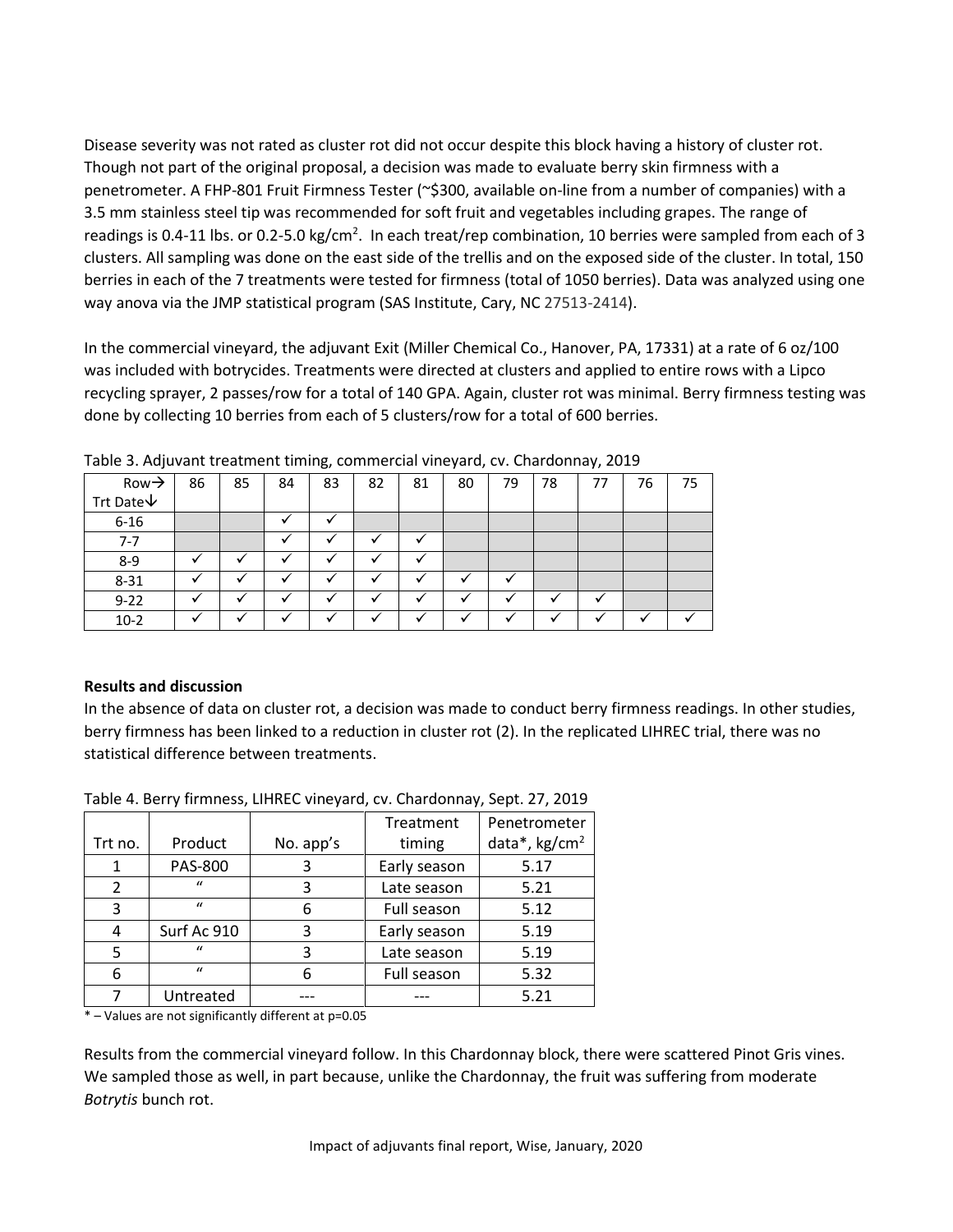| Row $\rightarrow$                     | 86    | 85    | 84   | 83   | 82   | 81    | 80   | 79   | 78      | 77   | 76   | 75   |
|---------------------------------------|-------|-------|------|------|------|-------|------|------|---------|------|------|------|
| No. adjuvant sprays $\rightarrow$     | 4     |       | ь    | 6    | 4    | 4     |      |      |         |      |      |      |
| Chardonnay                            |       |       |      |      |      |       |      |      |         |      |      |      |
| penetrometer data, Kg/cm <sup>2</sup> | 5.24  | 4.97  | 5.17 | 5.31 | 5.13 | 5.19  | 4.84 | 5.12 | 5.33    | 4.85 | 5.32 | 5.37 |
| <b>Pinot Gris</b>                     |       |       |      |      |      |       |      |      |         |      |      |      |
| penetrometer data, Kg/cm <sup>2</sup> | $---$ | $---$ | 4.60 | 4.39 | ---  | $---$ | 4.85 | 4.20 | $- - -$ | ---  | 4.24 | 4.92 |

Table 5. Berry firmness as determined by a penetrometer, commercial vineyard, cv. Chardonnay, Oct. 7, 2019

This study was not replicated. Based on averages, treatments appear to produce similar skin firmness results. However, the Pinot Gris penetrometer readings were consistently lower than those of the Chardonnay. This suggests that there are differences among varieties in inherent berry skin firmness or it may be indicative of the advanced state of ripeness of the Pinot Gris as it is normally harvested in September.

Based on this study and several others on Long Island in 2019, it is likely that, despite being recommended for grapes, this particular firmness tester may not be the best choice, particularly for Chardonnay. The penetrometer tip was relatively large, 3.5 mm stainless steel tip. This may work well for tough-skinned fruit such as apples, but for more tender grape berries, during the process of trying to test the skin firmness, many of the berries were simply smashed. Those results were discarded. Also, the sampling process involves very gently pulled berries off the cluster. Any slight tear or crack, particularly near the point of attachment between the berry and the pedicel, often resulted in the berries being smashed by the penetrometer tip (vs. the skin penetrated). Finally, even when the skin was successfully penetrated by the penetrometer, often the tip would hit the hard surface below the berry (in this case, a picking lug). Therefore, it was unclear if it was a legitimate reading or if the instrument was influenced by hitting the hard surface. Sampling was done immediately prior to harvest. Perhaps testing earlier would minimize some of these issues. For future work with evaluation of berry skin firmness, another brand of penetrometer has been recommended.

#### **Conclusion**

Studies done 2018-2019 on the impact of adjuvants on late season cluster rot and berry skin firmness were inconclusive. It seems logical that products that act as penetrants may impact the waxy cuticle of the berry. In other work on Long Island, season long use of horticultural oil degraded leaf cuticles significantly (A.Wise, unpublished data). While a firm cause and effect was not determined, oil-treated plots had much higher levels of downy mildew. Regardless, adjuvants should be used carefully as many have caustic properties. Some even carry a 'Warning' label for this reason. A cautious approach would be to only use adjuvants when pesticide labels state their importance as a means of enhancing pesticide uptake and efficacy and/or when research trials prove their efficacy.

#### **Acknowledgements**

Sincerest thanks to Long Island growers, whose continued support of this trial enables matching support generously provided by the New York Wine & Grape Foundation. Many thanks Sam McCullough, McCullough Vineyards, Aquebogue, NY for active participation in this work in 2018-19. Thank you to Grape Program Assistant Amanda Gardner and Field Assistant Bill McGrath for assistance with berry firmness evaluations.